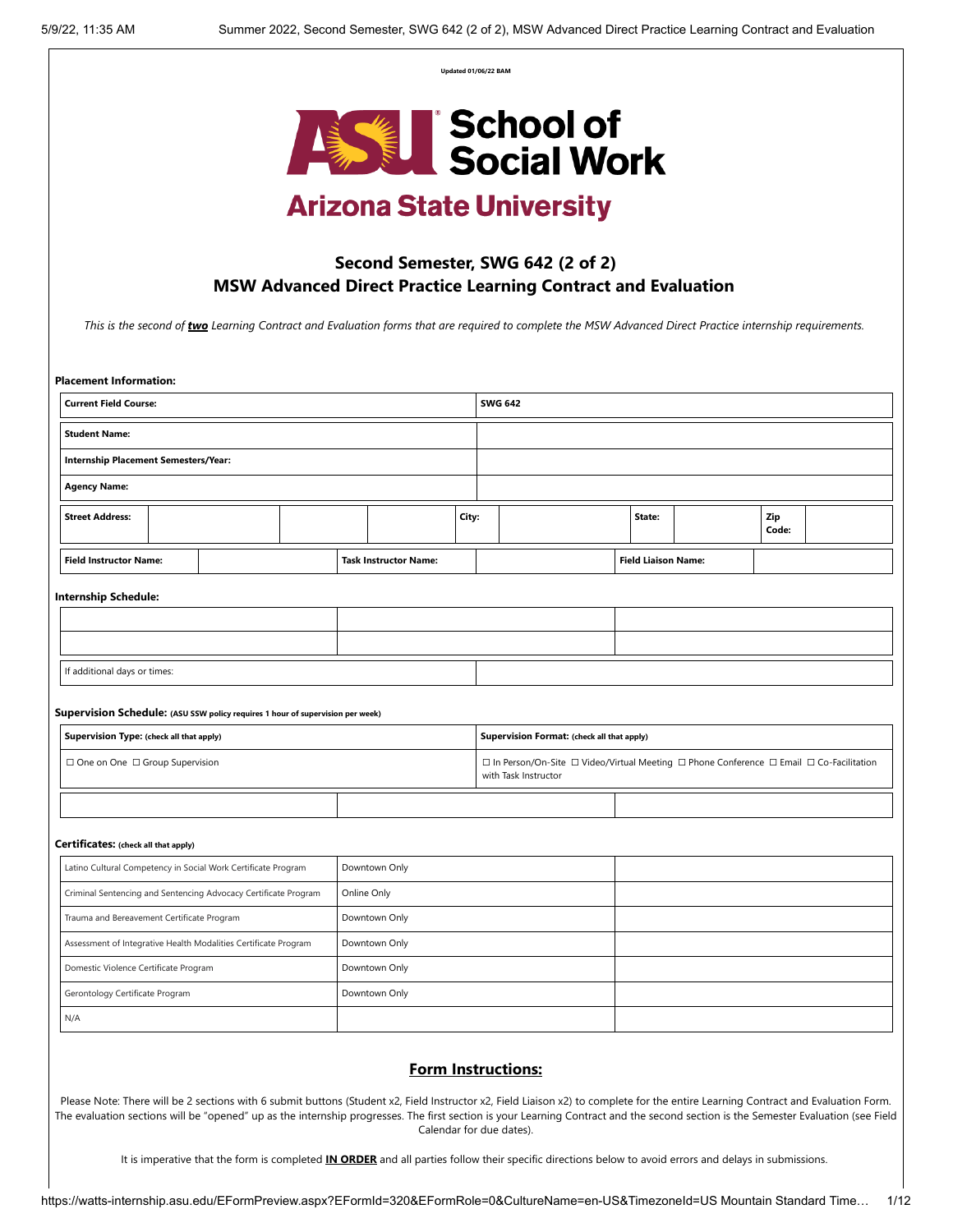| <b>Order to Follow:</b> | <b>Learning Contract Instructions:</b>                                                                                                                                                                                                                                                                                                                                                                                                                                                                                                                                                                                                                                                                                                                                                                                                                                                                                                                                                                                                                                                                                                                                                                   | <b>Order to Follow:</b> | <b>Semester Evaluation Instructions:</b>                                                                                                                                                                                                                                                                                                                                                                                                                                                                                                                                                                                                                                                                                                                                                                                                                                                                                                                                                                                                       |
|-------------------------|----------------------------------------------------------------------------------------------------------------------------------------------------------------------------------------------------------------------------------------------------------------------------------------------------------------------------------------------------------------------------------------------------------------------------------------------------------------------------------------------------------------------------------------------------------------------------------------------------------------------------------------------------------------------------------------------------------------------------------------------------------------------------------------------------------------------------------------------------------------------------------------------------------------------------------------------------------------------------------------------------------------------------------------------------------------------------------------------------------------------------------------------------------------------------------------------------------|-------------------------|------------------------------------------------------------------------------------------------------------------------------------------------------------------------------------------------------------------------------------------------------------------------------------------------------------------------------------------------------------------------------------------------------------------------------------------------------------------------------------------------------------------------------------------------------------------------------------------------------------------------------------------------------------------------------------------------------------------------------------------------------------------------------------------------------------------------------------------------------------------------------------------------------------------------------------------------------------------------------------------------------------------------------------------------|
| Step 1:                 | <b>Student:</b> At the beginning of the field placement internship, the student,<br>with assistance from the Field Instructor, reviews, and drafts the form.<br>Field Instructors will use the learning activities to evaluate the student's<br>mastery of each learning core competencies at the end of each semester.<br>For each activity, the student must set a target completion date. Target<br>dates need to be unique to the learning activity and span both semesters<br>of the internship. Please note: if an activity or project is set to span both<br>semesters, plan to copy and paste the target date into the second<br>semester form.<br>For each activity, the student must select a target semester. Please note:<br>for long-term projects, please select "First and Second Semester."<br>Click the <b>SAVE DRAFT</b> button at the bottom of the form periodically to<br>save your work.<br><b>DO NOT</b> click the Student Learning Contract Submit button at the bottom<br>of the form to forward the Learning Contract to your Field Instructor<br>until <b>AFTER</b> the Initial Field Liaison Meeting is completed with the Field<br>Liaison and they have reviewed the form. | Step 1:                 | Field Instructor: At the end of the semester, rate your intern for<br>each learning activity using the rating scale listed below. Second<br>semester students should be consistently (75%) meeting expectations.<br>Please provide comments in the comment box below each<br>competency. The comments should provide justification and/or<br>support the scores.<br>Please note: this evaluation form follows the same learning objectives as<br>outlined in the student's Learning Contract. Be sure to evaluate the<br>student's performance and progress towards competency within the<br>context of the evaluation criteria found in the Learning Contract.<br>Score each activity based on completion, and if applicable, progression<br>from first semester.<br><b>DO NOT</b> click the Field Instructor Semester Evaluation Submit button at<br>the bottom of the form to forward the form to the Student<br>until <b>AFTER</b> the End of the Semester Meeting is completed with the Field<br>Liaison and they have reviewed the form. |
| Step 2:                 | <b>Field Instructor:</b> Work with the student to identify target dates and<br>target semester for each competency.<br>Click the SAVE DRAFT button at the bottom of the form periodically to<br>save your work.<br><b>DO NOT</b> click the Field Instructor Learning Contract Submit button at the<br>bottom of the form to forward the form to the Field Liaison<br>until <b>AFTER</b> the Initial Field Liaison Meeting is completed with the Field<br>Liaison and they have reviewed the form.                                                                                                                                                                                                                                                                                                                                                                                                                                                                                                                                                                                                                                                                                                        | Step 2:                 | <b>Student:</b> After your Field Instructor has filled out the evaluation, review<br>the form. Please provide comments in the comment box below each<br>competency.<br>Click the SAVE DRAFT button at the bottom of the form periodically to<br>save your work.<br><b>DO NOT</b> click the Student Semester Evaluation Submit button at the<br>bottom of the form to forward the form to your Field Liaison<br>until <b>AFTER</b> the End of the Semester Meeting is completed with the Field<br>Liaison and they have reviewed the form.                                                                                                                                                                                                                                                                                                                                                                                                                                                                                                      |
| Step 3:                 | Field Liaison: Review the drafted Learning Contract and prepare notes<br>for the Initial Field Liaison Meeting. After any needed revisions are made,<br>ask both the Field Instructor and student to submit the final version of the<br>Learning Contract by clicking their prospective Learning Contract Submit<br>buttons.<br>Click the Field Liaison Learning Contract Submit button at the bottom of<br>the form to finalize the form.                                                                                                                                                                                                                                                                                                                                                                                                                                                                                                                                                                                                                                                                                                                                                               | Step 3:                 | Field Liaison: Review the drafted evaluation and grade<br>recommendation to prepare notes for the End of the Semester<br>Meeting. After any needed revisions are made, ask both the Field<br>Instructor and student to submit the final version of the Semester<br>Evaluation by clicking their prospective Semester Evaluation Submit<br>buttons.<br>Click the Field Liaison Semester Evaluation Submit button at the bottom<br>of the form to finalize the form.<br>Taking into consideration all internship requirements and documentation,<br>award the grade.                                                                                                                                                                                                                                                                                                                                                                                                                                                                             |

**Rating Scale:**

| <b>Level of Mastery</b> | <b>Description</b>                                                                                                                                                                                                                                                                                                                                                                                                                                                      |  |  |  |  |  |  |
|-------------------------|-------------------------------------------------------------------------------------------------------------------------------------------------------------------------------------------------------------------------------------------------------------------------------------------------------------------------------------------------------------------------------------------------------------------------------------------------------------------------|--|--|--|--|--|--|
|                         | Fails to Meet Expectations: Offers no evidence of engagement with practice experience.<br>Suggestions for comments to describe student performance - Does not show up when scheduled; does not engage in agency milieu, activities, or tasks; does not participate in events<br>selected to achieve the course objectives.                                                                                                                                              |  |  |  |  |  |  |
| 2                       | Occasionally Demonstrates Expectations (less than 50%): Needs improvement.<br>Suggestions for comments to describe student performance - Demonstrates the following: Shows up as scheduled, engaged with agency milieu and in some activities, tasks or events<br>selected to achieve the course objectives; participates in learning experiences but does not show mastery of skills. Working on achieving skills that will lead to achieving course<br>objectives.    |  |  |  |  |  |  |
| 3                       | Routinely (50%+) Demonstrates Expectations: Performs at competent level.<br>Suggestions for comments to describe student performance - Demonstrates the following: Understanding of overarching professional competencies; demonstrates commitment to<br>developing practice behavior; performs tasks, or other events selected to achieve course objectives as expected, able to work independently on some activities or tasks.                                       |  |  |  |  |  |  |
| 4                       | Consistently Meets Expectations (75%+): Performs at competent level on most/all tasks.<br>Suggestions for comments to describe student performance - Demonstrates the following: Ability to practice at professional level; demonstrates commitment to developing practice<br>behavior; evidence emerging of mastery in activities, tasks; ability to work independently with clients or some of the activities, tasks or events selected to achieve course objectives. |  |  |  |  |  |  |
| 5                       | <b>Exceeds Expectations (90%+):</b> Performs above level on most tasks.<br>Suggestions for comments to describe student performance - Demonstrates the following: Knowledge of and use of professional ethics and behaviors in all work; extends this<br>behavior to other activities throughout the practice experience. Mastery of skills in more than half of activities, tasks or other events selected to achieve course objectives.                               |  |  |  |  |  |  |

#### **Educational Policy Accreditation Standards (EPAS):**

Competency-based education is an outcomes-oriented approach to curriculum design. The goal of the outcomes approach is to ensure that students are able to demonstrate the mastery of integration and application of the competencies in practice. In EPAS, social work practice competence consists of nine interrelated competencies and practice behaviors that are comprised of learning activities. The nine core competencies and one professional growth and development activity are listed below followed by a description of characteristic knowledge, values, skills, cognitive/affective processes (listed as Activities To Evaluate Student Mastery of EPAS) and the resulting practice behaviors that may be used to operationalize the curriculum and assessment methods*.*

*Website: NASW 2015 CSWE Educational Policy and Accreditation Standards (CSWE EPAS): [https://www.cswe.org/Accreditation/Standards-and-Policies/2015-EPAS\](https://www.cswe.org/Accreditation/Standards-and-Policies/2015-EPAS/)*

#### **Core Competencies & Descriptions:**

https://watts-internship.asu.edu/EFormPreview.aspx?EFormId=320&EFormRole=0&CultureName=en-US&TimezoneId=US Mountain Standard Time… 2/12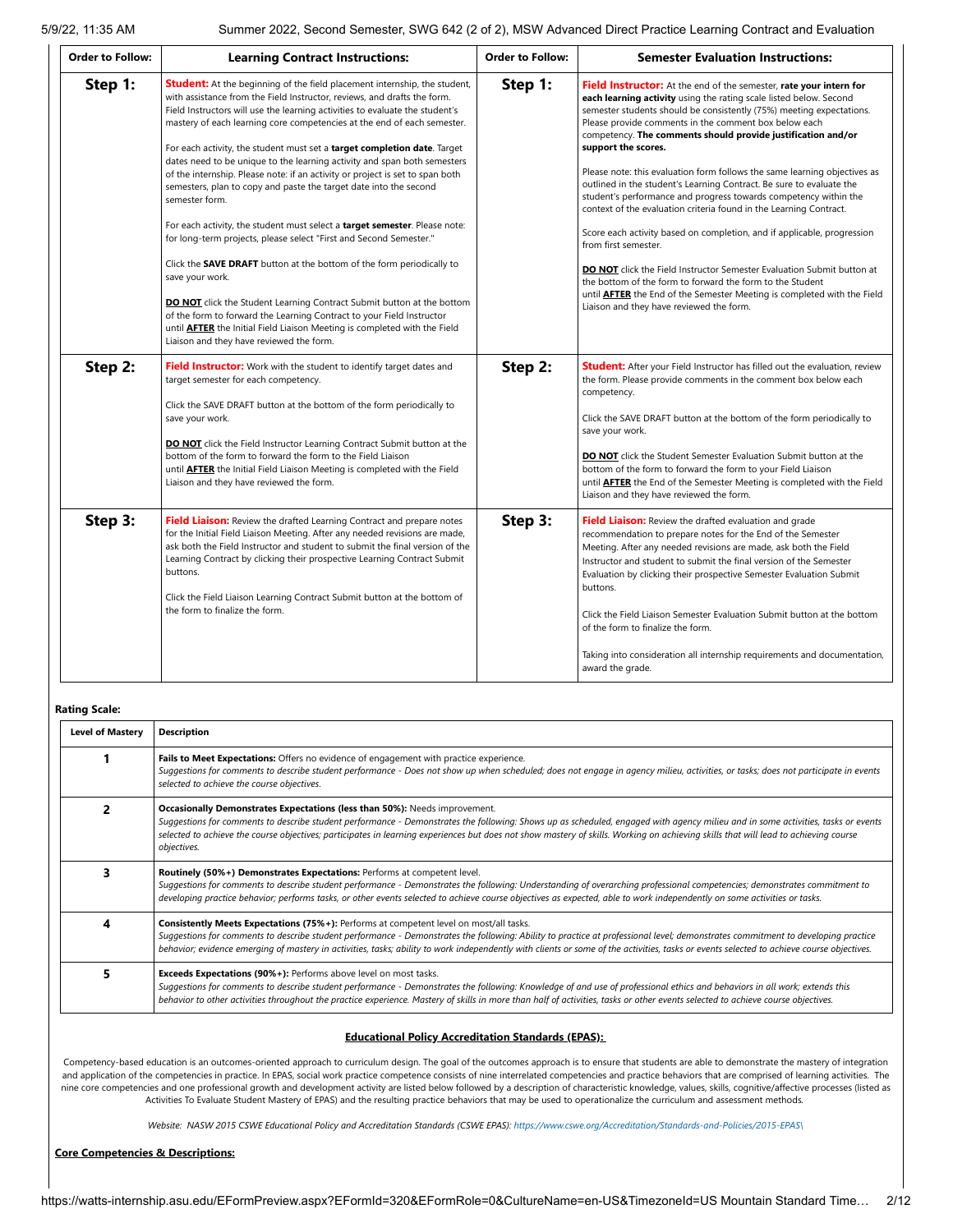## **1. DemonstrateEthicalandProfessionalBehavior**

Build skills in ethical practice, values identification, professional behavior, utilization of supervision, and technology.

#### **2. Engage Diversity and Difference in Practice**

Build skills in understanding how diversity shapes human experience and identity, understanding and identifying forms of oppression and how they may marginalize, alienate, or create privilege and power

#### **3. AdvanceHumanRightsandSocial,Economic,andEnvironmental Justice**

Build skills in gaining knowledge about theories of human need and social justice, and strategies to promote social and economic justice, eliminate barriers to services, and advance human rights.

#### **4. EngageinPractice-informedResearchandResearch-informedPractice**

Build skills of critical thinking through use of practice experience to inform research and evaluation of research-informed practices.

#### **5. Engage in Policy Practice**

Build skills in understanding the role of policy in service delivery, and the role of practice in policy development.

**6. Engage with Individuals, Families, Groups, Organizations, and Communities**

Build skills in understanding and applying strategies to engage diverse clients and constituencies using knowledge of human behavior and social environment to advance practice effectiveness.

#### **7. Assess Individuals, Families, Groups, Organizations, and Communities**

Build skills in understanding and applying methods of assessment with diverse clients and constituencies to advance practice effectiveness.

#### **8. Intervene with Individuals, Families, Groups, Organizations, and Communities**

Build skills in understanding and applying methods of identifying, analyzing, and implementing evidence-informed interventions to achieve client and constituency goals.

#### **9. Evaluate Practice with Individuals, Families, Groups, Organizations, and Communities**

Build skills in understanding and applying qualitative and quantitative methods for evaluating outcomes to advance practice, policy and service delivery effectiveness.

#### **10. Professional Growth and Development**

Build skills in developing strategies for self-care and gaining knowledge about the Social Work profession, including licensing.

#### **Competency 1: Demonstrate Ethical and Professional Behavior**

|         | <b>Practice Behaviors:</b>                                                                                                                                                                                                                              | <b>Learning Activities to Evaluate Student's</b><br><b>Mastery of EPAS:</b>                                                                                                                     | <b>Target Dates:</b> | <b>Target Semester:</b> | <b>Semester Evaluation:</b>                                 |
|---------|---------------------------------------------------------------------------------------------------------------------------------------------------------------------------------------------------------------------------------------------------------|-------------------------------------------------------------------------------------------------------------------------------------------------------------------------------------------------|----------------------|-------------------------|-------------------------------------------------------------|
| 1.<br>1 | Social Workers as Advanced Direct Practitioners<br>(ADP) transfer and synthesize foundational<br>knowledge of the values and ethical standards of<br>the profession linking advanced theoretical models<br>to direct practice settings and situations.  | Uses NASW Code of Ethics and practice informed<br>research to quide practice and ethical decision<br>making in practice situations with clients.                                                |                      |                         | ○1 ○2 ○3 ○4 ○5                                              |
| 1.<br>2 | Students in the ADP concentration use critical<br>thinking to inform their professional judgement<br>and behavior.                                                                                                                                      | Demonstrate enhanced professional use of self,<br>ethics and intentional critical thinking and problem<br>solving using the lens of an advanced direct<br>practitioner.                         |                      |                         | ○1 ○2 ○3 ○4 ○5                                              |
| 1.<br>3 | Students in the ADP concentration, when making<br>ethical decisions involving clients, formulate case<br>conceptualizations that incorporate Person-In-<br>environment, Micro, Mezzo and Macro systems.                                                 | Formulate and analyze complex multi-dimensional<br>issues and showcase mastery in case<br>conceptualization that incorporates person in<br>environment, and micro, mezzo, and macro<br>systems. |                      |                         | ○1 ○2 ○3 ○4 ○5                                              |
| 1.<br>4 | Students in the ADP concentration employ<br>frameworks of Evidence-Based Decision Making,<br>Evidence-based practice, research and policy.                                                                                                              | Incorporate frameworks of evidence-based<br>decision making, evidence-based practice, research<br>and policy.                                                                                   |                      |                         | ○1 ○2 ○3 ○4 ○5                                              |
| 1.<br>5 | ADP social workers have a commitment to life-long<br>learning.                                                                                                                                                                                          | Participate in professional development<br>opportunities.                                                                                                                                       |                      |                         | ○1 ○2 ○3 ○4 ○5                                              |
| 1.<br>6 | ADP social workers leverage their understanding of<br>emerging technologies in practice settings, and<br>assess for appropriateness of use, being mindful of<br>the balance needed between privacy and the need<br>for flexibility in service delivery. | Utilize emerging technologies and take<br>appropriate considerations in regards to safety,<br>security, and privacy.                                                                            |                      |                         | $\bigcap$ 1 $\bigcap$ 2 $\bigcap$ 3 $\bigcap$ 4 $\bigcap$ 5 |
| 1.<br>7 | Understand our role as social workers in aid to our<br>clients, taking into consideration the inherent<br>power differential within the therapeutic<br>relationship.                                                                                    | Recognize ethical considerations and can make<br>decisions more independently while appropriately<br>seeking guidance and feedback in supervision.                                              |                      |                         | ○1 ○2 ○3 ○4 ○5                                              |
|         |                                                                                                                                                                                                                                                         | To save your form at any time, scroll all the way<br>down, past Competency 10, and click the<br>first "Save Draft" button, below the "Learning<br><b>Contract Review" section.</b>              |                      |                         | Has not been actioned                                       |
|         |                                                                                                                                                                                                                                                         |                                                                                                                                                                                                 |                      |                         | Semester Rating (average)                                   |

**Competency 1: Student's Semester Comments:** (To save your comments at any time, scroll down to the bottom of the form, and click the Save Draft button next to Student Semester Evaluation Submit.)

Competency 1: Field Instructor's Semester Comments: (To save your comments at any time, scroll down to the bottom of the form, and click the Save Draft button next to Field Instructor Semester Evaluation Submit.)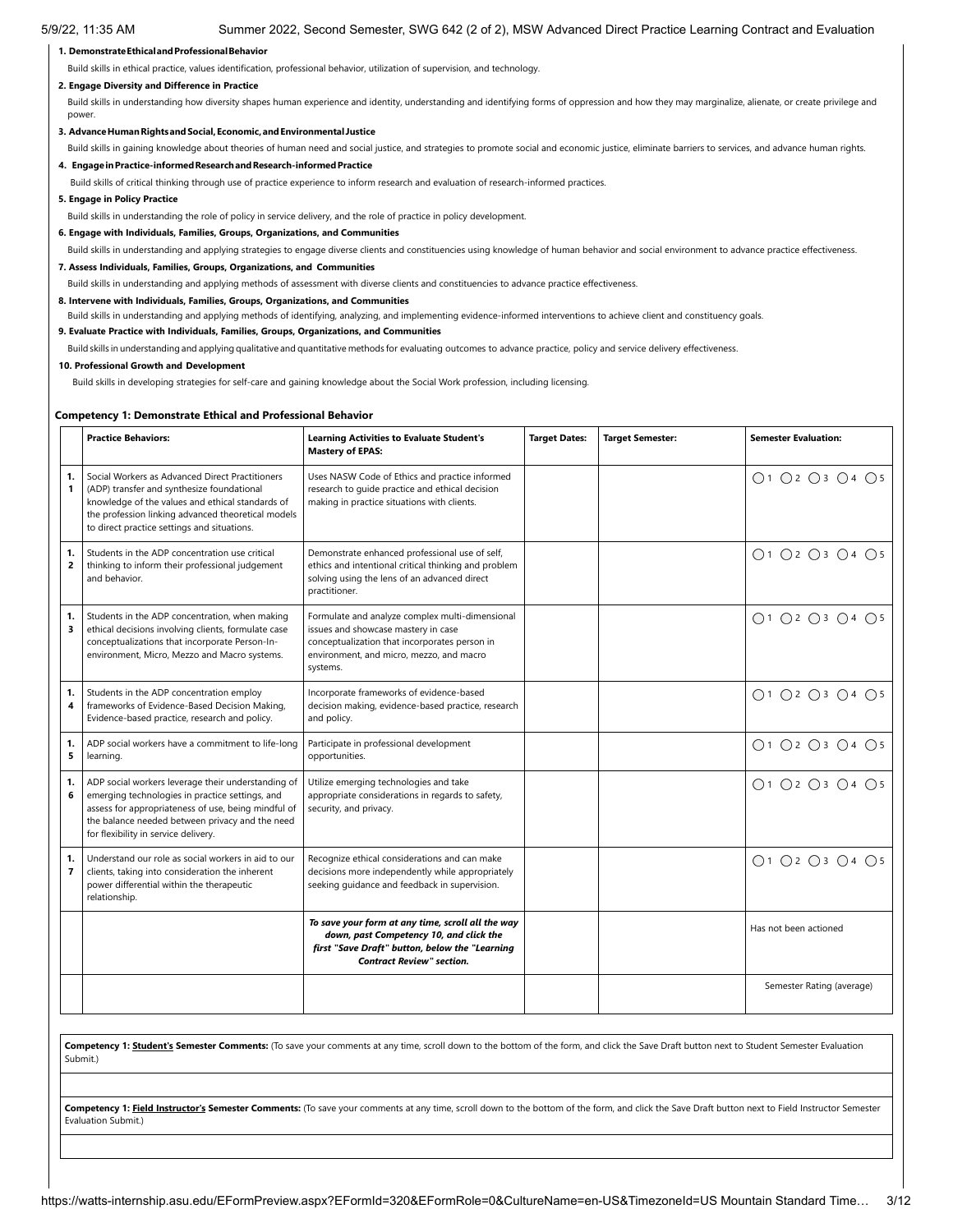|                               | <b>Competency 2: Engage Diversity and Difference in Practice</b>                                                                                                                                                                                                                                                                                                                                                                                                 |                                                                                                                                                                                                                                                |                      |                         |                                                             |  |  |  |
|-------------------------------|------------------------------------------------------------------------------------------------------------------------------------------------------------------------------------------------------------------------------------------------------------------------------------------------------------------------------------------------------------------------------------------------------------------------------------------------------------------|------------------------------------------------------------------------------------------------------------------------------------------------------------------------------------------------------------------------------------------------|----------------------|-------------------------|-------------------------------------------------------------|--|--|--|
|                               | <b>Practice Behaviors:</b>                                                                                                                                                                                                                                                                                                                                                                                                                                       | <b>Learning Activities to Evaluate Student's</b><br><b>Mastery of EPAS:</b>                                                                                                                                                                    | <b>Target Dates:</b> | <b>Target Semester:</b> | <b>Semester Evaluation:</b>                                 |  |  |  |
| 2.<br>$\mathbf{1}$            | Apply and communicate understanding of the<br>importance of diversity and difference in shaping<br>life experiences in practice at the micro, mezzo and<br>macro levels.                                                                                                                                                                                                                                                                                         | Assess intersectionality with clients and use anti-<br>oppressive and anti-racist approaches to engage<br>with diverse populations and communities.                                                                                            |                      |                         | ○1 ○2 ○3 ○4 ○5                                              |  |  |  |
| 2.<br>$\mathbf{z}$            | Present self as learners and engage clients and<br>constituencies as experts of their own experiences.                                                                                                                                                                                                                                                                                                                                                           | Identify and utilize therapeutic approaches that<br>illustrate cultural responsiveness.                                                                                                                                                        |                      |                         | ○1 ○2 ○3 ○4 ○5                                              |  |  |  |
| 2.<br>$\overline{\mathbf{3}}$ | Apply self-awareness and self-regulation to<br>manage the influence of personal biases and<br>values in working with diverse clients and<br>constituencies.                                                                                                                                                                                                                                                                                                      | Analyze the connection between systematic<br>oppression and marginality and identify sources of<br>oppression and marginality when working with<br>diverse populations.                                                                        |                      |                         | $\bigcap$ 1 $\bigcap$ 2 $\bigcap$ 3 $\bigcap$ 4 $\bigcap$ 5 |  |  |  |
| 2.<br>4                       | Social Workers as Advanced Direct Practitioners<br>assess intersectionality to adapt therapeutic<br>approaches that illustrate cultural responsiveness.                                                                                                                                                                                                                                                                                                          | Demonstrate an understanding of how to use<br>strength-based trauma-informed approaches in<br>practice with self and others as a way to enhance<br>client outcomes of populations who experience<br>systematic oppression and marginalization. |                      |                         | ○1 ○2 ○3 ○4 ○5                                              |  |  |  |
| 2.<br>5                       | Direct practitioners recognize and analyze the<br>connection between systemic oppression and<br>marginality as it relates to privilege, so they can<br>engage in strength-based trauma-informed<br>approaches in practice with self and others. Their<br>insight extends across micro, mezzo and macro<br>systems and how individuals, families, groups,<br>organizations, and communities across these levels<br>are impacted by oppression and discrimination. | Identify the power of privilege and apply<br>knowledge of the dynamics of power differentials<br>and the impact of power and historical oppression<br>on marginalized individuals and communities.                                             |                      |                         | ○1 ○2 ○3 ○4 ○5                                              |  |  |  |
|                               |                                                                                                                                                                                                                                                                                                                                                                                                                                                                  | To save your form at any time, scroll all the way<br>down, past Competency 10, and click the<br>first "Save Draft" button, below the "Learning<br><b>Contract Review" section.</b>                                                             |                      |                         | Has not been actioned                                       |  |  |  |
|                               |                                                                                                                                                                                                                                                                                                                                                                                                                                                                  |                                                                                                                                                                                                                                                |                      |                         | Semester Rating (average)                                   |  |  |  |

Competency 2: **Student's Semester Comments:** (To save your comments at any time, scroll down to the bottom of the form, and click the Save Draft button next to Student Semester Evaluation Submit.)

Competency 2: Field Instructor's Semester Comments: (To save your comments at any time, scroll down to the bottom of the form, and click the Save Draft button next to Field Instructor Semester Evaluation Submit.)

**Competency 3: Advance Human Rights and Social, Economic, and Environmental Justice**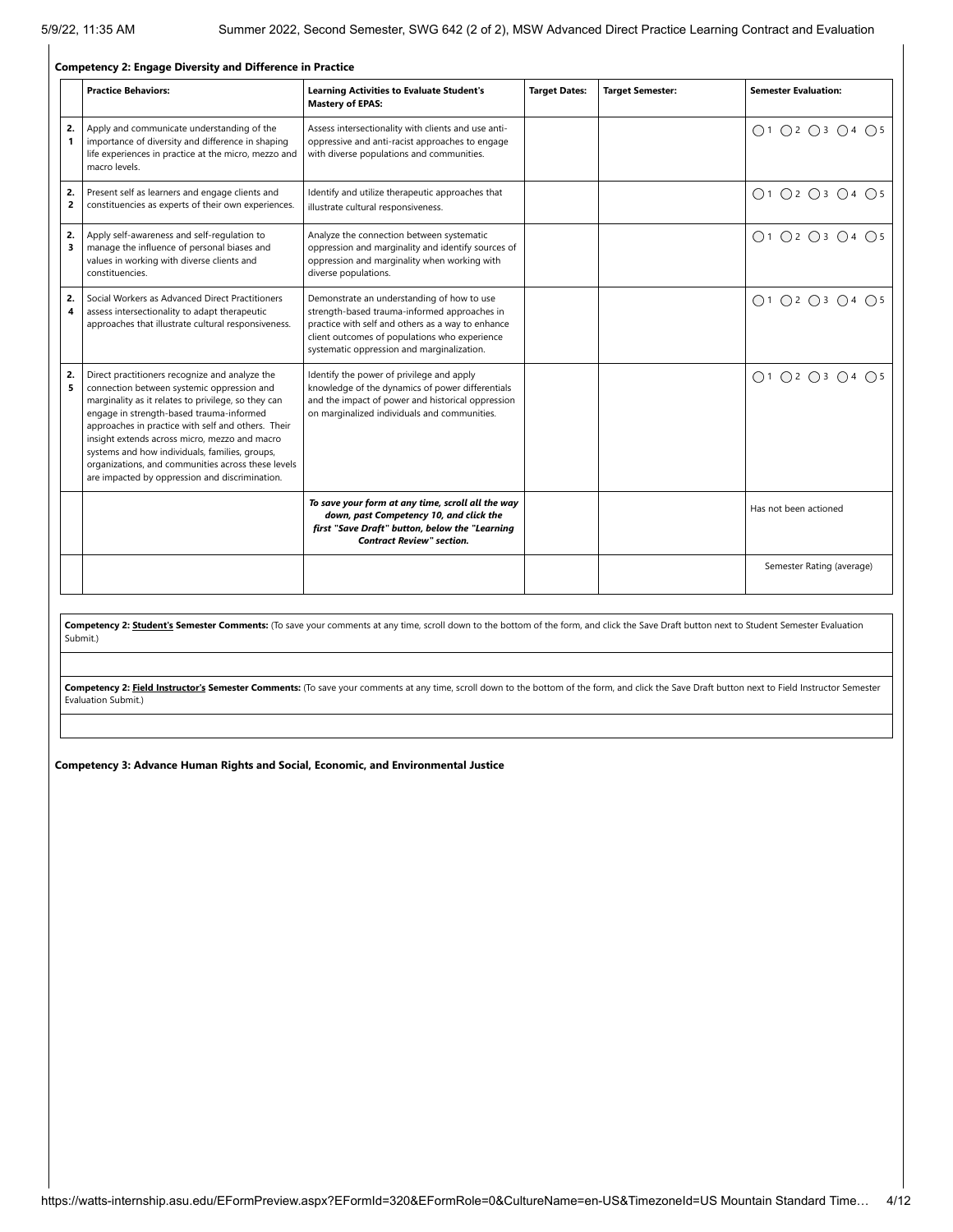|         | <b>Practice Behaviors:</b>                                                                                                                                                                                                                                                                       | <b>Learning Activities to Evaluate Student's</b><br><b>Mastery of EPAS:</b>                                                                                                                                                                                    | <b>Target Dates:</b> | <b>Target Semester:</b> | <b>Semester Evaluation:</b> |
|---------|--------------------------------------------------------------------------------------------------------------------------------------------------------------------------------------------------------------------------------------------------------------------------------------------------|----------------------------------------------------------------------------------------------------------------------------------------------------------------------------------------------------------------------------------------------------------------|----------------------|-------------------------|-----------------------------|
| 3.      | Apply understanding of social, economic, and<br>environmental justice to advocate for human rights<br>at the individual and system levels.                                                                                                                                                       | Assist clients in the discovery process of the<br>personal impact and consequences of globalization<br>in economics, politics and culture.                                                                                                                     |                      |                         | ○1 ○2 ○3 ○4 ○5              |
| 3.<br>2 | Engage in practices that advance social, economic,<br>and environmental justice.                                                                                                                                                                                                                 | Critically analyze structural factors such as racism<br>and violence which contribute to persistent<br>disparities for marginalized populations.                                                                                                               |                      |                         | ○1 ○2 ○3 ○4 ○5              |
| 3.<br>3 | Social Workers as Advanced Direct<br>Practitioners engage in a discovery process of the<br>global interconnections of oppression and human<br>rights, enhancing awareness of social, economic<br>and environmental influences to eliminate barriers<br>faced by clients.                         | Adhere to The Universal Declaration of Human<br>rights to promote social justice across micro,<br>mezzo and macro systems and effect change.                                                                                                                   |                      |                         | ○1 ○2 ○3 ○4 ○5              |
| 3.<br>4 | Social Workers understand strategies designed to<br>eliminate oppressive structural barriers and ensure<br>that social goods, right, and responsibilities are<br>distributed equitably and that civil, political,<br>environmental, economic, social and cultural<br>human rights are protected. | Identify issues that affect the primacy of human<br>rights, including freedom, safety, privacy, a living<br>wage, an adequate standard of living, health care<br>and education at the micro, mezzo, and macro<br>level and help clients to eliminate barriers. |                      |                         | ○1 ○2 ○3 ○4 ○5              |
|         |                                                                                                                                                                                                                                                                                                  | To save your form at any time, scroll all the way<br>down, past Competency 10, and click the<br>first "Save Draft" button, below the "Learning<br><b>Contract Review" section.</b>                                                                             |                      |                         | Has not been actioned       |
|         |                                                                                                                                                                                                                                                                                                  |                                                                                                                                                                                                                                                                |                      |                         | Semester Rating (average)   |

Competency 3: **Student's Semester Comments:** (To save your comments at any time, scroll down to the bottom of the form, and click the Save Draft button next to Student Semester Evaluation Submit.)

Competency 3: Field Instructor's Semester Comments: (To save your comments at any time, scroll down to the bottom of the form, and click the Save Draft button next to Field Instructor Semester Evaluation Submit.)

### **Competency 4: Engage in Practice-Informed Research and Research-Informed Practice**

|         | <b>Practice Behaviors:</b>                                                                                                                                                                                                                                                                                                                                             | <b>Learning Activities to Evaluate Student's</b><br><b>Mastery of EPAS:</b>                                                                                                                             | <b>Target Dates:</b> | <b>Target Semester:</b> | <b>Semester Evaluation:</b> |
|---------|------------------------------------------------------------------------------------------------------------------------------------------------------------------------------------------------------------------------------------------------------------------------------------------------------------------------------------------------------------------------|---------------------------------------------------------------------------------------------------------------------------------------------------------------------------------------------------------|----------------------|-------------------------|-----------------------------|
| 4.      | Use practice experience to engage in analysis of<br>quantitative and qualitative research methods and<br>research findings.                                                                                                                                                                                                                                            | Applies critical thinking to evidenced-based<br>research.                                                                                                                                               |                      |                         | ○1 ○2 ○3 ○4 ○5              |
| 4.<br>2 | Apply critical thinking to engage in analysis of<br>quantitative and qualitative research methods and<br>research findings.                                                                                                                                                                                                                                            | Translates research findings into effective practice<br>that is culturally sensitive and considers<br>environmental, sociocultural and historical factors.                                              |                      |                         | ○1 ○2 ○3 ○4 ○5              |
| 4.<br>3 | Use and translate research evidence to inform and<br>improve practice, policy and service delivery.                                                                                                                                                                                                                                                                    | Evaluate current research and best practices and<br>demonstrates evidenced-based decision making<br>when deciding on which models, framework, and<br>interventions to use.                              |                      |                         | ○1 ○2 ○3 ○4 ○5              |
| 4.<br>4 | Social Workers as Advanced Direct<br>Practitioners employ current research to ensure<br>chosen interventions are evidence based and<br>culturally appropriate. Through evidence-based<br>decision making, students in the ADP<br>concentration will apply quantitative and<br>qualitative research methods and translate<br>research findings into effective practice. | Exhibits increased proficiency in understanding<br>research as it relates to underrepresented<br>populations and adapt models of practice,<br>intervention strategies and frameworks for<br>evaluation. |                      |                         | ○1 ○2 ○3 ○4 ○5              |
|         |                                                                                                                                                                                                                                                                                                                                                                        | To save your form at any time, scroll all the way<br>down, past Competency 10, and click the<br>first "Save Draft" button, below the "Learning<br><b>Contract Review" section.</b>                      |                      |                         | Has not been actioned       |
|         |                                                                                                                                                                                                                                                                                                                                                                        |                                                                                                                                                                                                         |                      |                         | Semester Rating (average)   |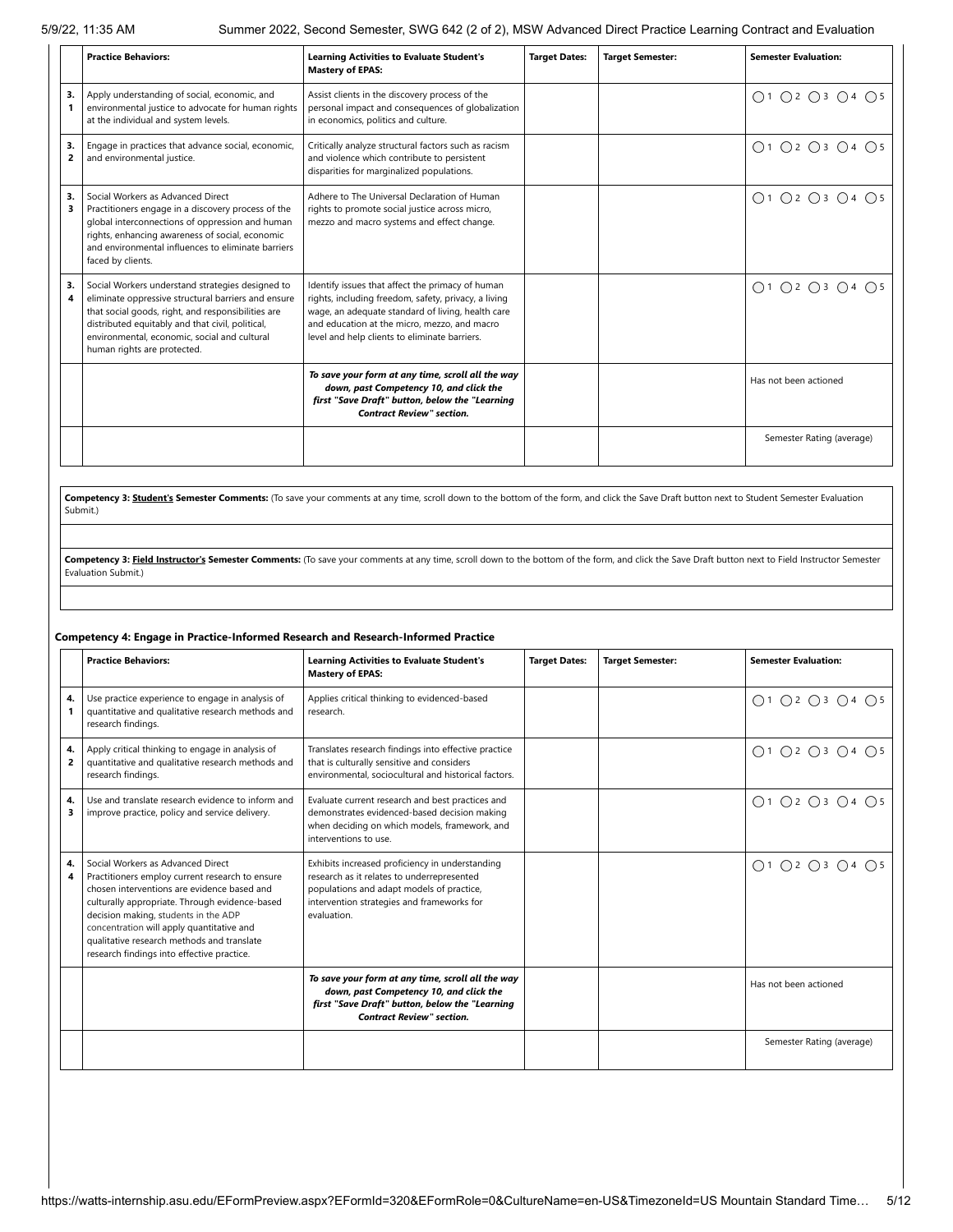**Competency 4: Student's Semester Comments:** (To save your comments at any time, scroll down to the bottom of the form, and click the Save Draft button next to Student Semester Evaluation Submit.)

Competency 4: Field Instructor's Semester Comments: (To save your comments at any time, scroll down to the bottom of the form, and click the Save Draft button next to Field Instructor Semester Evaluation Submit.)

#### **Competency 5: Engage in Policy Practice**

|                      | <b>Practice Behaviors:</b>                                                                                                                                                                                                                                                                                                | <b>Learning Activities to Evaluate Student's</b><br><b>Mastery of EPAS:</b>                                                                                                                           | <b>Target Dates:</b> | <b>Target Semester:</b> | <b>Semester Evaluation:</b> |
|----------------------|---------------------------------------------------------------------------------------------------------------------------------------------------------------------------------------------------------------------------------------------------------------------------------------------------------------------------|-------------------------------------------------------------------------------------------------------------------------------------------------------------------------------------------------------|----------------------|-------------------------|-----------------------------|
| 5.                   | Identify social policy at the local, state and federal<br>level that impacts well-being, service delivery, and<br>access to social services.                                                                                                                                                                              | Exhibit a heightened awareness of micro, mezzo,<br>and macro level policies that impact client<br>populations and how this contributes to ongoing<br>experiences of exploitation and marginalization. |                      |                         | ○1 ○2 ○3 ○4 ○5              |
| 5.<br>$\overline{2}$ | Assess how social welfare and economic policies<br>impacts the delivery of and access to social<br>services.                                                                                                                                                                                                              | Advocate for client rights and access to services.                                                                                                                                                    |                      |                         | ○1 ○2 ○3 ○4 ○5              |
| 5.<br>3              | Apply critical thinking to analyze, formulate, and<br>advocate for policies that advance human rights<br>and social, economic and environmental justice.                                                                                                                                                                  | Address policy barriers that impact client systems.                                                                                                                                                   |                      |                         | ○1 ○2 ○3 ○4 ○5              |
| 5.<br>4a             | Social Workers as Advanced Direct<br>Practitioners interpret micro, mezzo, and macro<br>level policies impacting individuals, families,<br>communities, and society. They advocate for client<br>rights and access to services. ADP students identify<br>and address policy barriers and the impact on<br>client systems. | Engage in applying critical thinking to analyze,<br>formulate, and advocate for policies on federal,<br>state, tribal, and local levels.                                                              |                      |                         | ○1 ○2 ○3 ○4 ○5              |
| 5.<br>4b             |                                                                                                                                                                                                                                                                                                                           | Engage in advocacy to help clients overcome<br>policy barriers that impact them and their systems.                                                                                                    |                      |                         | O1 O2 O3 O4 O5              |
|                      |                                                                                                                                                                                                                                                                                                                           | To save your form at any time, scroll all the way<br>down, past Competency 10, and click the<br>first "Save Draft" button, below the "Learning<br><b>Contract Review" section.</b>                    |                      |                         | Has not been actioned       |
|                      |                                                                                                                                                                                                                                                                                                                           |                                                                                                                                                                                                       |                      |                         | Semester Rating (average)   |

Competency 5: **Student's Semester Comments:** (To save your comments at any time, scroll down to the bottom of the form, and click the Save Draft button next to Student Semester Evaluation Submit.)

Competency 5: Field Instructor's Semester Comments: (To save your comments at any time, scroll down to the bottom of the form, and click the Save Draft button next to Field Instructor Semester Evaluation Submit.)

**Competency 6: Engage with Individuals, Families, Groups, Organizations, and Communities**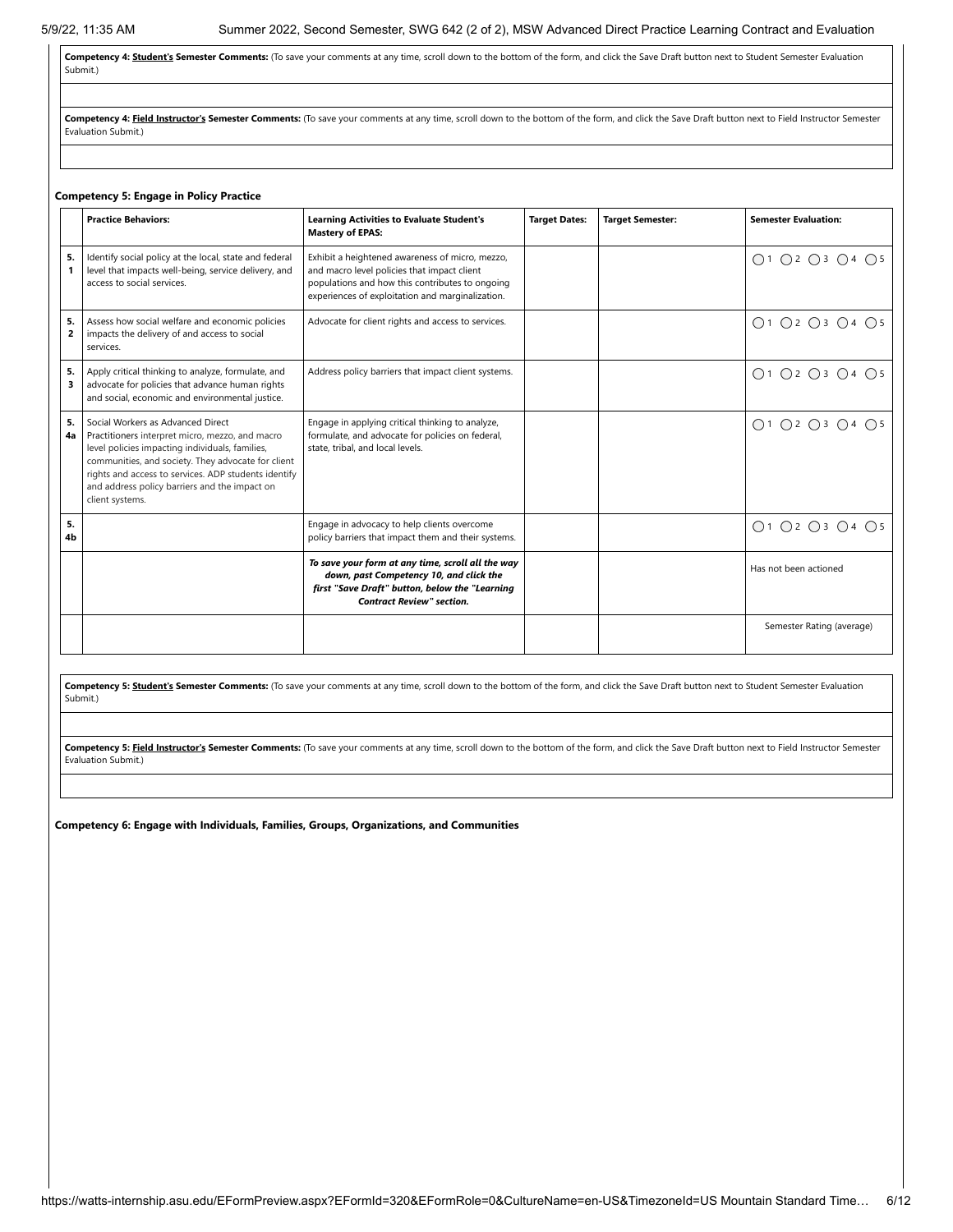|                      | <b>Practice Behaviors:</b>                                                                                                                                                                  | <b>Learning Activities to Evaluate Student's</b><br><b>Mastery of EPAS:</b>                                                                                                        | <b>Target Dates:</b> | <b>Target Semester:</b> | <b>Semester Evaluation:</b> |
|----------------------|---------------------------------------------------------------------------------------------------------------------------------------------------------------------------------------------|------------------------------------------------------------------------------------------------------------------------------------------------------------------------------------|----------------------|-------------------------|-----------------------------|
| 6.                   | Social Workers as Advanced Direct<br>Practitioners value the importance of engagement,<br>professional use of self, and prioritize the building<br>and maintaining of rapport with clients. | Demonstrate appropriate engagement,<br>professional use of self, and rapport building with<br>clients.                                                                             |                      |                         | ○1 ○2 ○3 ○4 ○5              |
| 6.<br>$\overline{2}$ | ADP students employ frameworks, models and<br>theories to inform micro, macro and mezzo<br>practice and enhance engagement.                                                                 | Utilize frameworks, models, and theories in micro,<br>mezzo, and macro practice to enhance effective<br>engagement and interprofessional collaboration.                            |                      |                         | ○1 ○2 ○3 ○4 ○5              |
| 6.<br>3a             | ADP students recognize the influence of their<br>personal experiences and affective reactions on<br>effective engagement and rapport with clients.                                          | Identify and utilize strategies specific to diverse<br>clients and constituencies.                                                                                                 |                      |                         | ○1 ○2 ○3 ○4 ○5              |
| 6.<br>3b             |                                                                                                                                                                                             | Recognize the influence of the social worker's<br>personal experiences and the potential impact on<br>effective engagement and rapport with clients.                               |                      |                         | ○1 ○2 ○3 ○4 ○5              |
| 6.<br>3c             |                                                                                                                                                                                             | Identify and are aware of affective reactions and<br>the implications on engagement and rapport.                                                                                   |                      |                         | ○1 ○2 ○3 ○4 ○5              |
|                      |                                                                                                                                                                                             | To save your form at any time, scroll all the way<br>down, past Competency 10, and click the<br>first "Save Draft" button, below the "Learning<br><b>Contract Review" section.</b> |                      |                         | Has not been actioned       |
|                      |                                                                                                                                                                                             |                                                                                                                                                                                    |                      |                         | Semester Rating (average)   |

**Competency 6: Student's Semester Comments:** (To save your comments at any time, scroll down to the bottom of the form, and click the Save Draft button next to Student Semester Evaluation Submit.)

Competency 6: Field Instructor's Semester Comments: (To save your comments at any time, scroll down to the bottom of the form, and click the Save Draft button next to Field Instructor Semester Evaluation Submit.)

#### **Competency 7: Assess Individuals, Families, Groups, Organizations and Communities**

|                      | <b>Practice Behaviors:</b>                                                                                                                                                                                              | <b>Learning Activities to Evaluate Student's</b><br><b>Mastery of EPAS:</b>                                                                                                                                 | <b>Target Dates:</b> | <b>Target Semester:</b> | <b>Semester Evaluation:</b> |
|----------------------|-------------------------------------------------------------------------------------------------------------------------------------------------------------------------------------------------------------------------|-------------------------------------------------------------------------------------------------------------------------------------------------------------------------------------------------------------|----------------------|-------------------------|-----------------------------|
| 7.<br>1a             | Collect and organize data at the micro, mezzo and<br>macro levels of practice.                                                                                                                                          | Complete multi-dimensional, trauma-informed<br>assessment process to inform evidence-based<br>treatment strategies.                                                                                         |                      |                         | Q1 Q2 Q3 Q4 Q5              |
| 7.<br>1 <sub>b</sub> |                                                                                                                                                                                                                         | Identify strengths, resources, and unique<br>challenges for clients within the person in<br>environment framework.                                                                                          |                      |                         | ○1 ○2 ○3 ○4 ○5              |
| 7.<br>2a             | Apply knowledge of human behavior and the<br>social environment, person-in-environment, and<br>other multidisciplinary theoretical frameworks in<br>the analysis of assessment data from clients and<br>constituencies. | Demonstrate multi-dimensional, trauma-informed<br>assessment process.                                                                                                                                       |                      |                         | ○1 ○2 ○3 ○4 ○5              |
| 7.<br>2 <sub>b</sub> |                                                                                                                                                                                                                         | Participate in interprofessional collaboration on<br>micro, mezzo and macro levels during the<br>assessment process.                                                                                        |                      |                         | ○1 ○2 ○3 ○4 ○5              |
| 7.<br>3              | Develop mutually agreed-on intervention goals<br>and objectives based on the critical assessment of<br>strengths, needs, and challenges within clients and<br>constituencies.                                           | Students use research knowledge to inform their<br>choice of intervention strategies.                                                                                                                       |                      |                         | ○1 ○2 ○3 ○4 ○5              |
| 7.<br>4              | Select appropriate intervention strategies based on<br>the assessment, research knowledge, and values<br>and preferences of clients and constituencies.                                                                 | Student will select intervention strategies such as<br>CBT or Motivational Interviewing for their clients<br>based on the assessment, evidence informed<br>practice, and values and preferences of clients. |                      |                         | O1 O2 O3 O4 O5              |
|                      |                                                                                                                                                                                                                         | To save your form at any time, scroll all the way<br>down, past Competency 10, and click the<br>first "Save Draft" button, below the "Learning<br><b>Contract Review" section.</b>                          |                      |                         | Has not been actioned       |
|                      |                                                                                                                                                                                                                         |                                                                                                                                                                                                             |                      |                         | Semester Rating (average)   |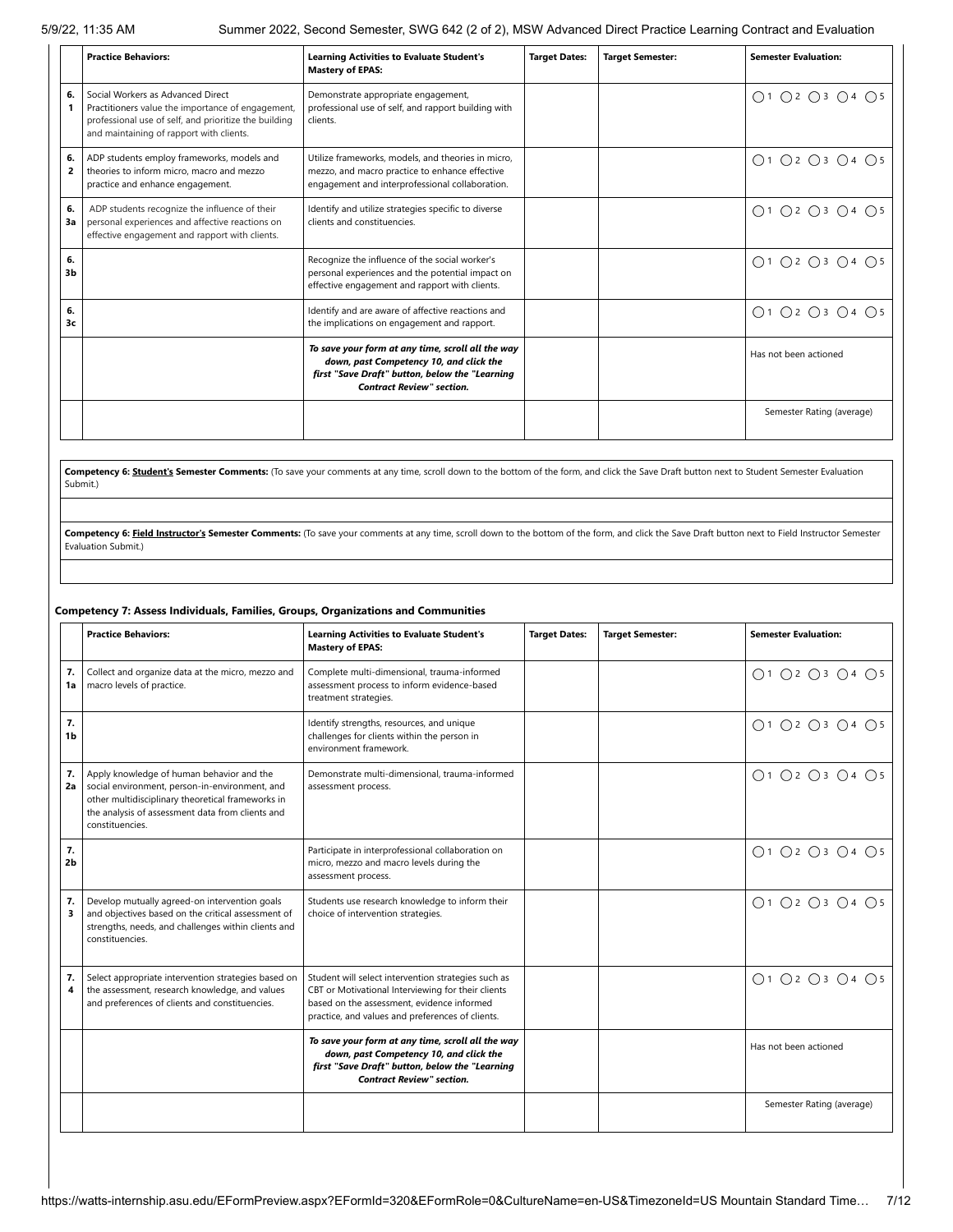Competency 7: **Student's Semester Comments:** (To save your comments at any time, scroll down to the bottom of the form, and click the Save Draft button next to Student Semester Evaluation Submit.)

Competency 7: Field Instructor's Semester Comments: (To save your comments at any time, scroll down to the bottom of the form, and click the Save Draft button next to Field Instructor Semester Evaluation Submit.)

|                      | Competency 8: Intervene with Individuals, Families, Groups, Organizations and Communities                                                                                                                                                                                                                                                                                                                                                                                                     |                                                                                                                                                                                    |                      |                         |                                                             |  |  |
|----------------------|-----------------------------------------------------------------------------------------------------------------------------------------------------------------------------------------------------------------------------------------------------------------------------------------------------------------------------------------------------------------------------------------------------------------------------------------------------------------------------------------------|------------------------------------------------------------------------------------------------------------------------------------------------------------------------------------|----------------------|-------------------------|-------------------------------------------------------------|--|--|
|                      | <b>Practice Behaviors:</b>                                                                                                                                                                                                                                                                                                                                                                                                                                                                    | <b>Learning Activities to Evaluate Student's</b><br><b>Mastery of EPAS:</b>                                                                                                        | <b>Target Dates:</b> | <b>Target Semester:</b> | <b>Semester Evaluation:</b>                                 |  |  |
| 8.<br>$\mathbf{1}$   | Critically choose and implement interventions to<br>achieve practice goals and enhance capacities of<br>clients and constituencies.                                                                                                                                                                                                                                                                                                                                                           | Demonstrate proficiency in identifying and utilizing<br>a variety of evidenced-based practice models.                                                                              |                      |                         | ○1 ○2 ○3 ○4 ○5                                              |  |  |
| 8.<br>$\overline{2}$ | Apply knowledge of human behavior and the<br>social environment, person-in-environment, and<br>other multidisciplinary theoretical frameworks in<br>interventions with clients and constituencies.                                                                                                                                                                                                                                                                                            | Identify and utilize Best Practice interventions<br>based on needs identified in the assessment<br>process using evidenced-based decision-making<br>models.                        |                      |                         | $\bigcap$ 1 $\bigcap$ 2 $\bigcap$ 3 $\bigcap$ 4 $\bigcap$ 5 |  |  |
| 8.<br>3              | Use inter-professional collaboration as appropriate<br>to achieve beneficial practice outcomes.                                                                                                                                                                                                                                                                                                                                                                                               | Demonstrate knowledge of the therapy process by<br>designing treatment plans that include<br>psychoeducation, skill building and an increased<br>understanding of self.            |                      |                         | $\bigcap$ 1 $\bigcap$ 2 $\bigcap$ 3 $\bigcap$ 4 $\bigcap$ 5 |  |  |
| 8.<br>4              | Negotiate, mediate, and advocate with and on<br>behalf of diverse clients and constituencies.                                                                                                                                                                                                                                                                                                                                                                                                 | Participate in interprofessional team approach to<br>intervene with individuals, families, groups,<br>organizations, and communities.                                              |                      |                         | ○1 ○2 ○3 ○4 ○5                                              |  |  |
| 8.<br>5              | Facilitate effective transitions and endings that<br>advance mutually agreed-on goals.                                                                                                                                                                                                                                                                                                                                                                                                        | Demonstrate proficiency in choosing and applying<br>specific treatment practice models.                                                                                            |                      |                         | ○1 ○2 ○3 ○4 ○5                                              |  |  |
| 8.<br>6              | Social Workers as Advanced Direct<br>Practitioners apply a variety of evidence-based<br>practice models and their correlating interventions<br>based on needs identified in the multi-<br>dimensional, trauma-informed assessment process.<br>Direct practitioners recognize the importance of,<br>and are active participants in an interprofessional<br>team approach to intervene with clients. ADP<br>students demonstrate advanced proficiency in<br>specific treatment practice models. | Student created additional activity:                                                                                                                                               |                      |                         | ○1 ○2 ○3 ○4 ○5                                              |  |  |
|                      |                                                                                                                                                                                                                                                                                                                                                                                                                                                                                               | To save your form at any time, scroll all the way<br>down, past Competency 10, and click the<br>first "Save Draft" button, below the "Learning<br><b>Contract Review" section.</b> |                      |                         | Has not been actioned                                       |  |  |
|                      |                                                                                                                                                                                                                                                                                                                                                                                                                                                                                               |                                                                                                                                                                                    |                      |                         | Semester Rating (average)                                   |  |  |

**Competency 8: Student's Semester Comments:** (To save your comments at any time, scroll down to the bottom of the form, and click the Save Draft button next to Student Semester Evaluation Submit.)

Competency 8: Field Instructor's Semester Comments: (To save your comments at any time, scroll down to the bottom of the form, and click the Save Draft button next to Field Instructor Semester Evaluation Submit.)

**Competency 9: Evaluate Practice with Individuals, Families, Groups, Organizations, and Communities**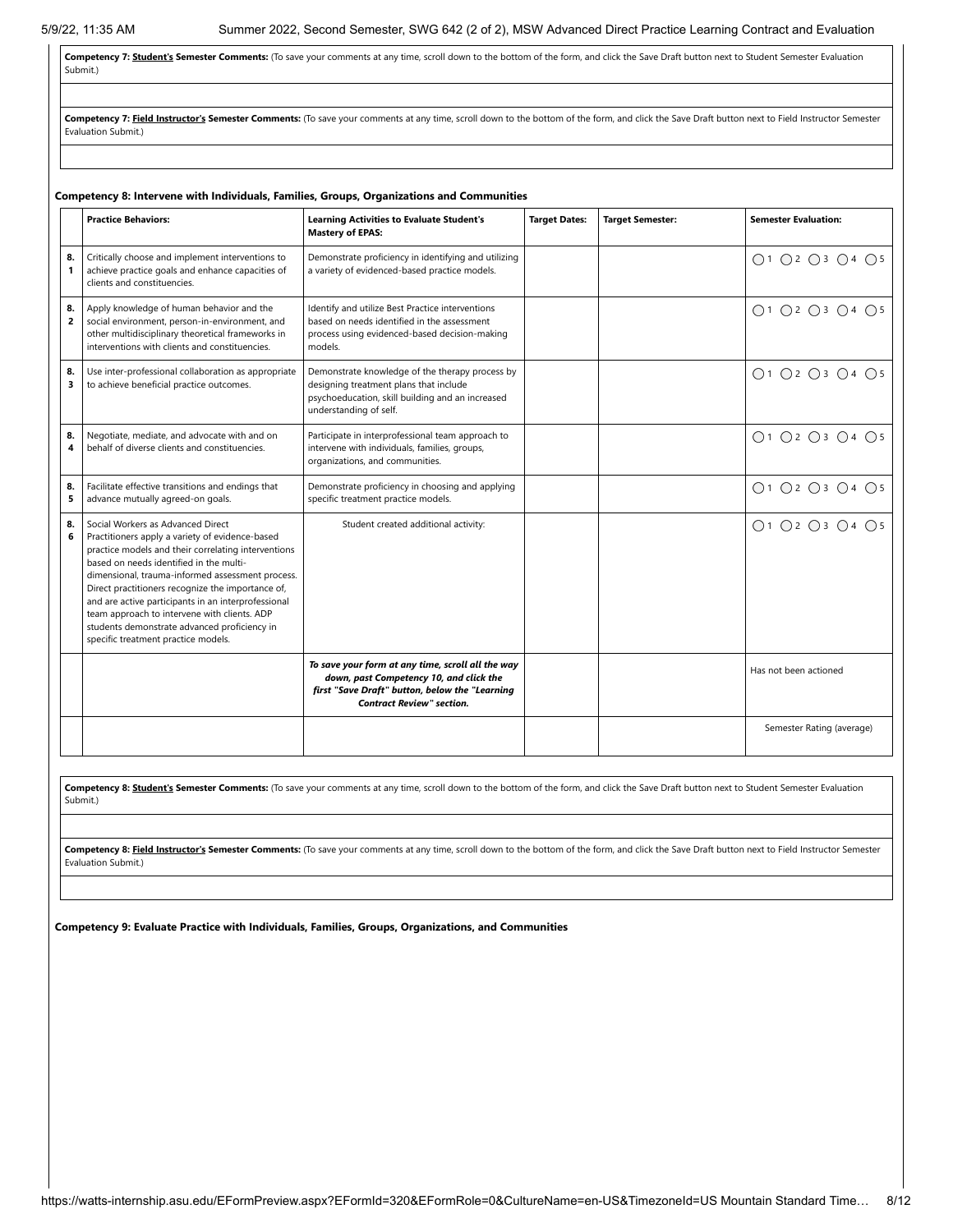|                      | <b>Practice Behaviors:</b>                                                                                                                                                                                                                                                                                                                                                                                                                                                                                        | <b>Learning Activities to Evaluate Student's</b><br><b>Mastery of EPAS:</b>                                                                                                           | <b>Target Dates:</b> | <b>Target Semester:</b> | <b>Semester Evaluation:</b>                                 |
|----------------------|-------------------------------------------------------------------------------------------------------------------------------------------------------------------------------------------------------------------------------------------------------------------------------------------------------------------------------------------------------------------------------------------------------------------------------------------------------------------------------------------------------------------|---------------------------------------------------------------------------------------------------------------------------------------------------------------------------------------|----------------------|-------------------------|-------------------------------------------------------------|
| 9.<br>$\mathbf{1}$   | Select and use appropriate methods for evaluation<br>of outcomes.                                                                                                                                                                                                                                                                                                                                                                                                                                                 | Identify and utilize a variety of quantitative and<br>qualitative methods for evaluating outcomes and<br>practice effectiveness.                                                      |                      |                         | ○1 ○2 ○3 ○4 ○5                                              |
| 9.<br>$\overline{2}$ | Apply knowledge of human behavior and the<br>social environment, person-in-environment, and<br>other multidisciplinary theoretical frameworks in<br>the evaluation of outcomes.                                                                                                                                                                                                                                                                                                                                   | Student applies various theoretical<br>frameworks/models to demonstrate the ability to<br>evaluate the effectiveness of interventions using<br>best practice/evidence based measures. |                      |                         | $\bigcap$ 1 $\bigcap$ 2 $\bigcap$ 3 $\bigcap$ 4 $\bigcap$ 5 |
| 9.<br>3              | Critically analyze, monitor, and evaluate<br>intervention and program processes and<br>outcomes.                                                                                                                                                                                                                                                                                                                                                                                                                  | Student measures and analyzes success of<br>interventions with clients using criteria established<br>by agency to evaluate effectiveness of programs.                                 |                      |                         | ○1 ○2 ○3 ○4 ○5                                              |
| 9.<br>4              | Apply evaluation findings to improve practice<br>effectiveness at the micro, mezzo, and macro<br>levels.                                                                                                                                                                                                                                                                                                                                                                                                          | Demonstrates ability to apply evaluation findings<br>to improve micro, mezzo and macro interventions.                                                                                 |                      |                         | ○1 ○2 ○3 ○4 ○5                                              |
| 9.<br>5              | Students in the ADP concentration prioritize<br>evaluation as an ongoing component to ensure<br>successful treatment outcomes. Direct practitioner<br>utilizes a variety of quantitative and qualitative<br>methods for evaluating outcomes and practice<br>effectiveness. ADP students understand that<br>evaluation is not a stagnant event, and implement<br>an evolving process that discerns client progress of<br>treatment goals, and lasts for the life cycle of the<br>client/practitioner relationship. | Student created additional activity:                                                                                                                                                  |                      |                         | $\bigcap$ 1 $\bigcap$ 2 $\bigcap$ 3 $\bigcap$ 4 $\bigcap$ 5 |
|                      |                                                                                                                                                                                                                                                                                                                                                                                                                                                                                                                   | To save your form at any time, scroll all the way<br>down, past Competency 10, and click the<br>first "Save Draft" button, below the "Learning<br><b>Contract Review" section.</b>    |                      |                         | Has not been actioned                                       |
|                      |                                                                                                                                                                                                                                                                                                                                                                                                                                                                                                                   |                                                                                                                                                                                       |                      |                         | Semester Rating (average)                                   |

Competency 9: **Student's Semester Comments:** (To save your comments at any time, scroll down to the bottom of the form, and click the Save Draft button next to Student Semester Evaluation Submit.)

Competency 9: Field Instructor's Semester Comments: (To save your comments at any time, scroll down to the bottom of the form, and click the Save Draft button next to Field Instructor Semester Evaluation Submit.)

**Competency 10: Professional Growth and Development**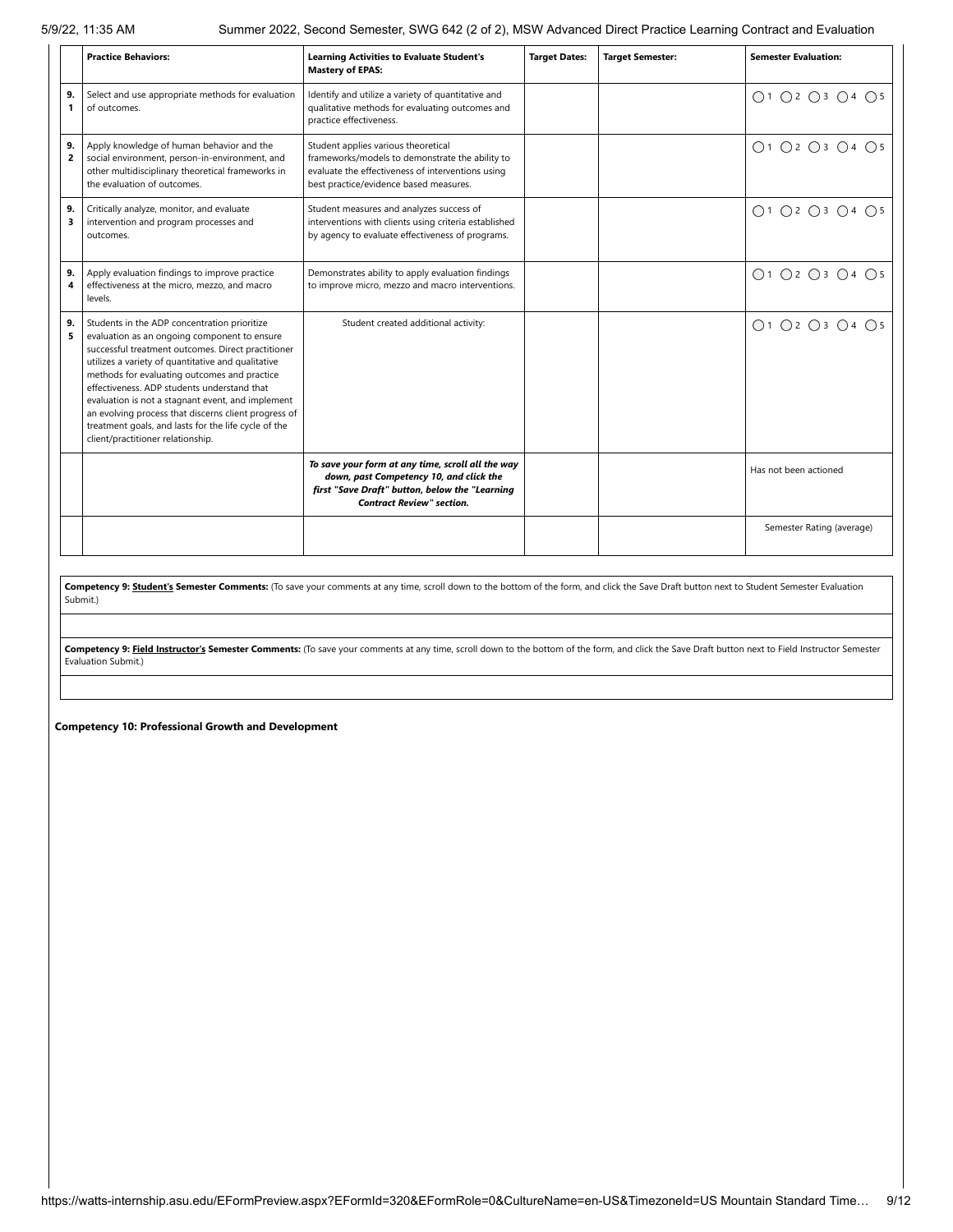|                                             | <b>Practice Behaviors:</b>                                                                                                                                                                                                                                                                                                                                              | <b>Learning Activities to Evaluate Student's</b><br><b>Mastery of EPAS:</b>                                                                                                                                                                                                                                 | <b>Target Dates:</b> | <b>Target Semester:</b> | <b>Semester Evaluation:</b> |
|---------------------------------------------|-------------------------------------------------------------------------------------------------------------------------------------------------------------------------------------------------------------------------------------------------------------------------------------------------------------------------------------------------------------------------|-------------------------------------------------------------------------------------------------------------------------------------------------------------------------------------------------------------------------------------------------------------------------------------------------------------|----------------------|-------------------------|-----------------------------|
| 10<br>$\cdot$ 1                             | Social Workers as Advanced Direct Practitioners in<br>the Southwest develop and apply practical, in-<br>depth knowledge of the cultural, historical, and<br>contextual factors that impact services,<br>populations, and practices.                                                                                                                                     | Apply knowledge of the cultural, historical, and<br>contextual factors that impact services,<br>populations, and practices in the Southwest.                                                                                                                                                                |                      |                         | ○1 ○2 ○3 ○4 ○5              |
| 10<br>$\cdot$                               | Aligned with the mission of the School of Social<br>Work, social workers trained at ASU<br>understand the intersection of federal, state,<br>international, and tribal governing systems, cultural<br>strengths, barriers to services, and policies and<br>programs that impact service populations<br>and practitioners.                                               | Demonstrates knowledge of the intersections of<br>federal, state, international, and tribal legal<br>systems, cultural strengths and barriers to services,<br>and policies and programs that impact service<br>populations and practitioners.                                                               |                      |                         | ○1 ○2 ○3 ○4 ○5              |
| 10<br>$\cdot$ <sub>3</sub>                  | Social workers in the Southwest and across the<br>nation understand the significance and complexity<br>of the U.S.-Mexico trans-border region; enduring<br>principles of tribal sovereignty and the federal trust<br>relationship with indigenous peoples; and the<br>challenges facing children, youth and families in<br>the social, economic, and political context. | Demonstrates understanding of the significance<br>and complexity of the U.S.-Mexico transborder<br>region.                                                                                                                                                                                                  |                      |                         | ○1 ○2 ○3 ○4 ○5              |
| 10<br>.4<br>a                               | Social workers in the Southwest and across the<br>nation understand the social dynamics of human<br>migration and settlement that require<br>responsiveness to Latinx; African American, older<br>adult, recently relocated, immigrant, refugee, and<br>urban American Indian/Alaska Native populations.                                                                | DP demonstrates response to feedback positively<br>by changing and adapting to directors or client<br>needs.                                                                                                                                                                                                |                      |                         | ○1 ○2 ○3 ○4 ○5              |
| 10<br>.4<br>b-<br>1                         | <b>Choose One More Learning Activity:</b>                                                                                                                                                                                                                                                                                                                               | Option 1: Acknowledges the challenges facing<br>children, youth, and families in the social,<br>economic, and political context.                                                                                                                                                                            |                      |                         | ○1 ○2 ○3 ○4 ○5              |
| 10<br>$\mathbf{.4}$<br>b-<br>$\overline{2}$ |                                                                                                                                                                                                                                                                                                                                                                         | Option 2: Demonstrates understanding of the<br>social dynamics of human migration and<br>settlement that requires responsiveness to Latinx;<br>African American, senior citizen-older adult,<br>recently relocated, immigrant, refugee, tribal, and<br>urban American Indian/Alaskan Native<br>populations. |                      |                         | ○1 ○2 ○3 ○4 ○5              |
| 10<br>.4<br>b-<br>3                         |                                                                                                                                                                                                                                                                                                                                                                         | Option 3: Demonstrates principles of tribal<br>sovereignty and the federal trust relationship with<br>tribes.                                                                                                                                                                                               |                      |                         | ○1 ○2 ○3 ○4 ○5              |
|                                             |                                                                                                                                                                                                                                                                                                                                                                         | To save your form at any time, scroll all the way<br>down, past Competency 10, and click the<br>first "Save Draft" button, below the "Learning<br><b>Contract Review" section.</b>                                                                                                                          |                      |                         | Has not been actioned       |
|                                             |                                                                                                                                                                                                                                                                                                                                                                         |                                                                                                                                                                                                                                                                                                             |                      |                         | Semester Rating (average)   |

Competency 10: Student's Semester Comments: (To save your comments at any time, scroll down to the bottom of the form, and click the Save Draft button next to Student Semester Evaluation Submit.)

Competency 10: Field Instructor's Semester Comments: (To save your comments at any time, scroll down to the bottom of the form, and click the Save Draft button next to Field Instructor Semester Evaluation Submit.)

\*\*\*\*\*\*\*\*\*\*\*\*\*\*\*\*\*\*\***Learning Contract Submit buttons**\*\*\*\*\*\*\*\*\*\*\*\*\*\*\*\*\*\*\*\*\*\*\*\*\*\*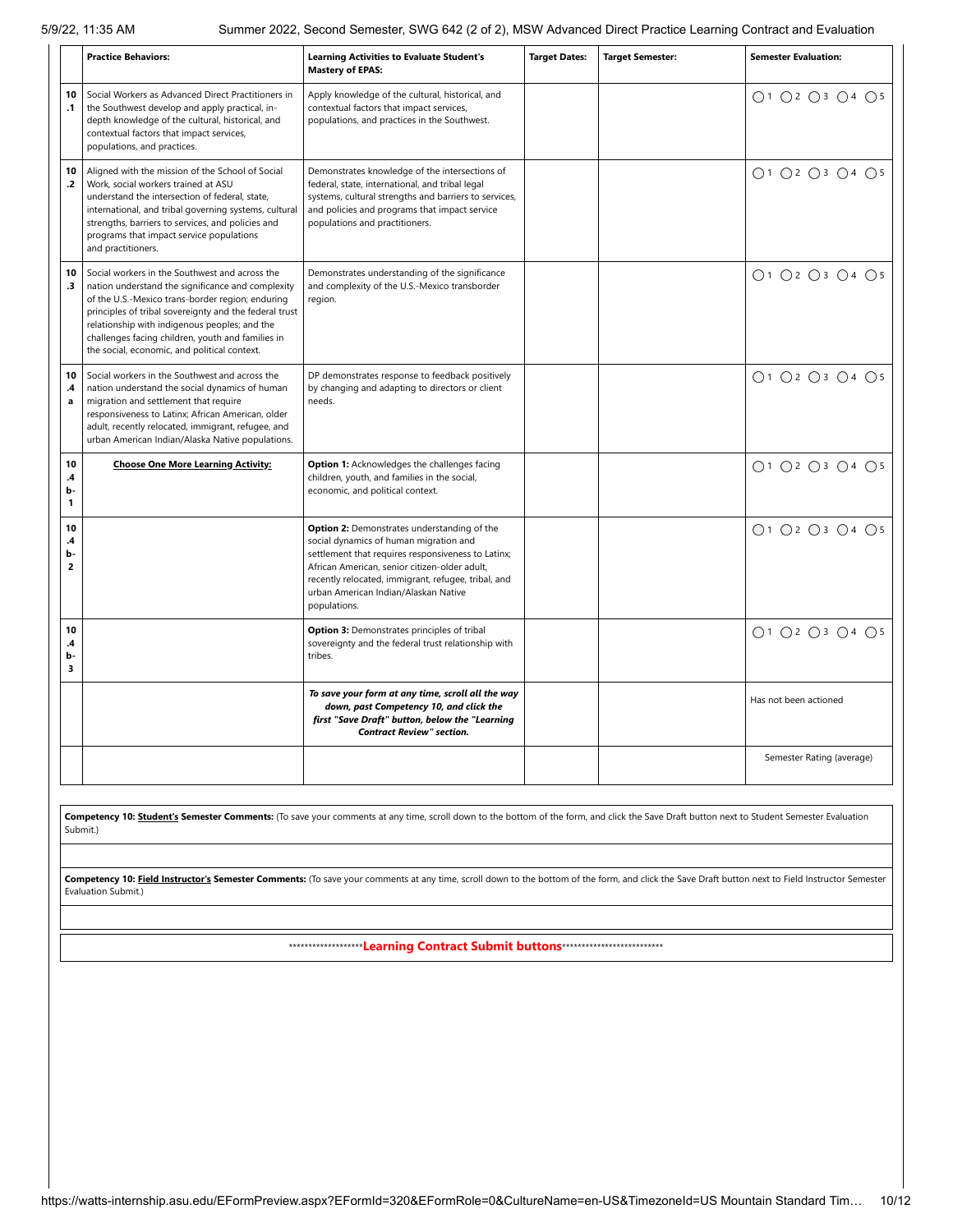| $22, 11.00$ $\sqrt{111}$                                                                                                                                                                                                                                                                                                                                                                                                                                                                                                                                                                                                                                                                                                                                                                                                                                                                                                                                                                                                                                                                                                                                                                                                                                        |                                                                                                                                                                                                                                                                                                                                                                                                                                                                                                                          |                                                                                                                                                                                                                                                                                                                                                                                                                | $\alpha$ of the cock, occord ochilistic, only one (2 or 2), mone Advanced Direct Fractice Ecarring Contract and Evaluation                                                                                                                                                                                                                                                                                                                                                                                                                                      |  |
|-----------------------------------------------------------------------------------------------------------------------------------------------------------------------------------------------------------------------------------------------------------------------------------------------------------------------------------------------------------------------------------------------------------------------------------------------------------------------------------------------------------------------------------------------------------------------------------------------------------------------------------------------------------------------------------------------------------------------------------------------------------------------------------------------------------------------------------------------------------------------------------------------------------------------------------------------------------------------------------------------------------------------------------------------------------------------------------------------------------------------------------------------------------------------------------------------------------------------------------------------------------------|--------------------------------------------------------------------------------------------------------------------------------------------------------------------------------------------------------------------------------------------------------------------------------------------------------------------------------------------------------------------------------------------------------------------------------------------------------------------------------------------------------------------------|----------------------------------------------------------------------------------------------------------------------------------------------------------------------------------------------------------------------------------------------------------------------------------------------------------------------------------------------------------------------------------------------------------------|-----------------------------------------------------------------------------------------------------------------------------------------------------------------------------------------------------------------------------------------------------------------------------------------------------------------------------------------------------------------------------------------------------------------------------------------------------------------------------------------------------------------------------------------------------------------|--|
| Step 1:                                                                                                                                                                                                                                                                                                                                                                                                                                                                                                                                                                                                                                                                                                                                                                                                                                                                                                                                                                                                                                                                                                                                                                                                                                                         | Step 2:                                                                                                                                                                                                                                                                                                                                                                                                                                                                                                                  |                                                                                                                                                                                                                                                                                                                                                                                                                | Step 3:                                                                                                                                                                                                                                                                                                                                                                                                                                                                                                                                                         |  |
| Student: At the beginning of the field placement internship, the student, with<br>assistance from the Field Instructor, reviews, and drafts the form. Field<br>semester for each competency.<br>Instructors will use the learning activities to evaluate the student's mastery of<br>each learning core competencies at the end of each semester.<br>your work.<br>For each activity, the student must set a target completion date. Target<br>dates need to be unique to the learning activity and span both semesters of<br>the internship. Please note: if an activity or project is set to span both<br>semesters, plan to copy and paste the target date into the second semester<br>form.<br>reviewed the form.<br>For each activity, the student must select a target semester. Please note: for<br>long-term projects, please select "First and Second Semester."<br>Click the SAVE DRAFT button at the bottom of the form periodically to save<br>your work.<br><b>DO NOT</b> click the Student Learning Contract Submit button at the bottom of<br>the form to forward the Learning Contract to your Field Instructor<br>until <b>AFTER</b> the Initial Field Liaison Meeting is completed with the Field<br>Liaison and they have reviewed the form. |                                                                                                                                                                                                                                                                                                                                                                                                                                                                                                                          | Field Instructor: Work with the student to identify target dates and target<br>Click the SAVE DRAFT button at the bottom of the form periodically to save<br>DO NOT click the Field Instructor Learning Contract Submit button at the<br>bottom of the form to forward the form to the Field Liaison until <b>AFTER</b> the<br>Initial Field Liaison Meeting is completed with the Field Liaison and they have | Field Liaison: Review the drafted Learning Contract and prepare notes for the<br>Initial Field Liaison Meeting. After any needed revisions are made, ask both the<br>Field Instructor and student to submit the final version of the Learning Contract<br>by clicking their prospective Learning Contract Submit buttons.<br>Click the Field Liaison Learning Contract Submit button at the bottom of the<br>form to finalize the form.                                                                                                                         |  |
| <b>Learning Contract Review:</b>                                                                                                                                                                                                                                                                                                                                                                                                                                                                                                                                                                                                                                                                                                                                                                                                                                                                                                                                                                                                                                                                                                                                                                                                                                |                                                                                                                                                                                                                                                                                                                                                                                                                                                                                                                          |                                                                                                                                                                                                                                                                                                                                                                                                                |                                                                                                                                                                                                                                                                                                                                                                                                                                                                                                                                                                 |  |
| Field Instructor: I have reviewed this Learning Contract with my student.<br>$\bigcap$ Yes $\bigcap$ No                                                                                                                                                                                                                                                                                                                                                                                                                                                                                                                                                                                                                                                                                                                                                                                                                                                                                                                                                                                                                                                                                                                                                         | $\bigcap$ Yes $\bigcap$ No                                                                                                                                                                                                                                                                                                                                                                                                                                                                                               |                                                                                                                                                                                                                                                                                                                                                                                                                | Field Liaison: I have reviewed this Learning Contract with my student and Field Instructor.                                                                                                                                                                                                                                                                                                                                                                                                                                                                     |  |
| I approve this Learning Contract.<br>$\bigcirc$ Yes $\bigcirc$ No                                                                                                                                                                                                                                                                                                                                                                                                                                                                                                                                                                                                                                                                                                                                                                                                                                                                                                                                                                                                                                                                                                                                                                                               | I approve this Learning Contract.<br>$\bigcirc$ Yes $\bigcirc$ No                                                                                                                                                                                                                                                                                                                                                                                                                                                        |                                                                                                                                                                                                                                                                                                                                                                                                                |                                                                                                                                                                                                                                                                                                                                                                                                                                                                                                                                                                 |  |
| Comments regarding the Learning Contract:                                                                                                                                                                                                                                                                                                                                                                                                                                                                                                                                                                                                                                                                                                                                                                                                                                                                                                                                                                                                                                                                                                                                                                                                                       | Comments regarding the Learning Contract:                                                                                                                                                                                                                                                                                                                                                                                                                                                                                |                                                                                                                                                                                                                                                                                                                                                                                                                |                                                                                                                                                                                                                                                                                                                                                                                                                                                                                                                                                                 |  |
| Has not been actioned                                                                                                                                                                                                                                                                                                                                                                                                                                                                                                                                                                                                                                                                                                                                                                                                                                                                                                                                                                                                                                                                                                                                                                                                                                           | *****************Semester Evaluation Submit buttons****************************                                                                                                                                                                                                                                                                                                                                                                                                                                          |                                                                                                                                                                                                                                                                                                                                                                                                                |                                                                                                                                                                                                                                                                                                                                                                                                                                                                                                                                                                 |  |
|                                                                                                                                                                                                                                                                                                                                                                                                                                                                                                                                                                                                                                                                                                                                                                                                                                                                                                                                                                                                                                                                                                                                                                                                                                                                 |                                                                                                                                                                                                                                                                                                                                                                                                                                                                                                                          |                                                                                                                                                                                                                                                                                                                                                                                                                | If there are any Weekly Supervision Forms that still need your approval, click Save Draft below to save this form, and approve those at this time.                                                                                                                                                                                                                                                                                                                                                                                                              |  |
| Step 1:                                                                                                                                                                                                                                                                                                                                                                                                                                                                                                                                                                                                                                                                                                                                                                                                                                                                                                                                                                                                                                                                                                                                                                                                                                                         |                                                                                                                                                                                                                                                                                                                                                                                                                                                                                                                          | Step 2:                                                                                                                                                                                                                                                                                                                                                                                                        | Step 3:                                                                                                                                                                                                                                                                                                                                                                                                                                                                                                                                                         |  |
| Field Instructor: At the end of the semester, rate your intern for each<br>learning activity using the rating scale listed below. Second semester<br>students should be consistently (75%) meeting expectations. Please provide<br>comments in the comment box below each competency. The comments<br>should provide justification and/or support the scores.<br>Please note: this evaluation form follows the same learning objectives as<br>outlined in the student's Learning Contract. Be sure to evaluate the student's<br>performance and progress towards competency within the context of the<br>evaluation criteria found in the Learning Contract.<br>Score each activity based on completion, and if applicable, progression from<br>first semester.<br>DO NOT click the Field Instructor Semester Evaluation Submit button at the<br>bottom of the form to forward the form to the Student until <b>AFTER</b> the End<br>of the Semester Meeting is completed with the Field Liaison and they have<br>reviewed the form.                                                                                                                                                                                                                            | Student: After your Field Instructor has filled out the evaluation, review the<br>form. Please provide comments in the comment box below each competency.<br>Click the SAVE DRAFT button at the bottom of the form periodically to save<br>your work.<br>DO NOT click the Student Semester Evaluation Submit button at the bottom of<br>the form to forward the form to your Field Liaison until <b>AFTER</b> the End of the<br>Semester Meeting is completed with the Field Liaison and they have reviewed<br>the form. |                                                                                                                                                                                                                                                                                                                                                                                                                | Field Liaison: Review the drafted evaluation and grade recommendation to<br>prepare notes for the End of the Semester Meeting. After any needed revisions<br>are made, ask both the Field Instructor and student to submit the final version<br>of the Semester Evaluation by clicking their prospective Semester Evaluation<br>Submit buttons.<br>Click the Field Liaison Semester Evaluation Submit button at the bottom of the<br>form to finalize the form.<br>Taking into consideration all internship requirements and documentation, award<br>the grade. |  |
| Semester Evaluation Review:                                                                                                                                                                                                                                                                                                                                                                                                                                                                                                                                                                                                                                                                                                                                                                                                                                                                                                                                                                                                                                                                                                                                                                                                                                     |                                                                                                                                                                                                                                                                                                                                                                                                                                                                                                                          |                                                                                                                                                                                                                                                                                                                                                                                                                |                                                                                                                                                                                                                                                                                                                                                                                                                                                                                                                                                                 |  |
| Field Instructor Comments: Please comment on the student's<br>professionalism, development of generalist social work<br>knowledge, skills, attitudes, and overall participation in the<br>educational process.                                                                                                                                                                                                                                                                                                                                                                                                                                                                                                                                                                                                                                                                                                                                                                                                                                                                                                                                                                                                                                                  | <b>Student Comments:</b>                                                                                                                                                                                                                                                                                                                                                                                                                                                                                                 |                                                                                                                                                                                                                                                                                                                                                                                                                | <b>Field Liaison Comments:</b>                                                                                                                                                                                                                                                                                                                                                                                                                                                                                                                                  |  |
| Below is the number of APPROVED hours for Second Semester.                                                                                                                                                                                                                                                                                                                                                                                                                                                                                                                                                                                                                                                                                                                                                                                                                                                                                                                                                                                                                                                                                                                                                                                                      | I have read the evaluation and have discussed it with my field<br>instructor.<br>$\bigcirc$ Yes $\bigcirc$ No                                                                                                                                                                                                                                                                                                                                                                                                            |                                                                                                                                                                                                                                                                                                                                                                                                                | I have reviewed this evaluation, including comments,<br>and confirm the number of hours is correct and complete.<br>$\bigcirc$ Yes $\bigcirc$ No                                                                                                                                                                                                                                                                                                                                                                                                                |  |
| I approve this evaluation.<br>$\bigcirc$ Yes $\bigcirc$ No                                                                                                                                                                                                                                                                                                                                                                                                                                                                                                                                                                                                                                                                                                                                                                                                                                                                                                                                                                                                                                                                                                                                                                                                      |                                                                                                                                                                                                                                                                                                                                                                                                                                                                                                                          |                                                                                                                                                                                                                                                                                                                                                                                                                | I approve this evaluation.<br>$\bigcirc$ Yes $\bigcirc$ No                                                                                                                                                                                                                                                                                                                                                                                                                                                                                                      |  |

#### **Semester Evaluation Grade Recommendation:**

⚪ Pass (Y): Second semester student is meeting field objectives and consistently (75%) meeting expectations. ⚪ Fail (F): Second semester student has not met field objectives. Student did not consistently (75%) meet expectations.

https://watts-internship.asu.edu/EFormPreview.aspx?EFormId=320&EFormRole=0&CultureName=en-US&TimezoneId=US Mountain Standard Time… 11/12